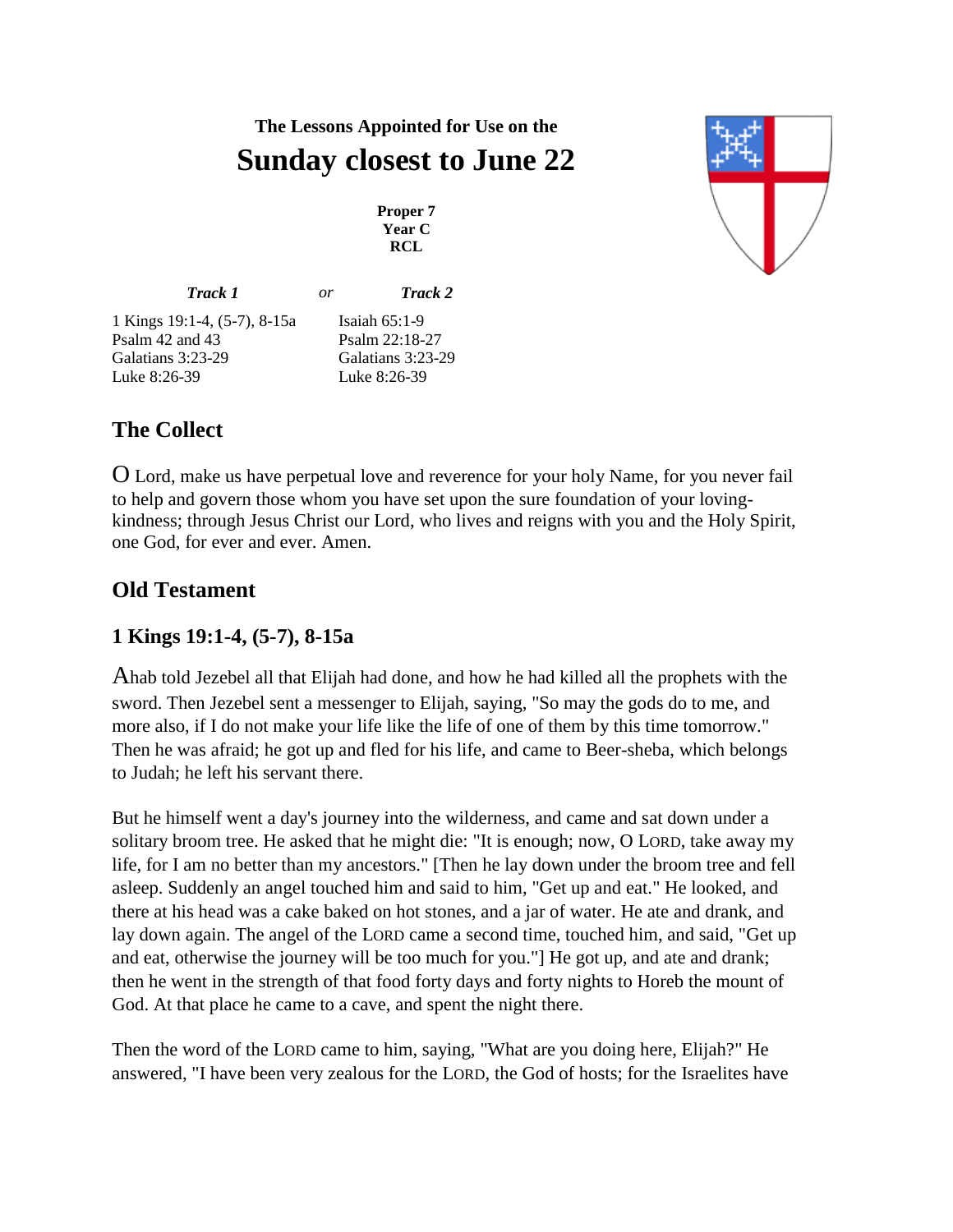forsaken your covenant, thrown down your altars, and killed your prophets with the sword. I alone am left, and they are seeking my life, to take it away."

He said, "Go out and stand on the mountain before the LORD, for the LORD is about to pass by." Now there was a great wind, so strong that it was splitting mountains and breaking rocks in pieces before the LORD, but the LORD was not in the wind; and after the wind an earthquake, but the LORD was not in the earthquake; and after the earthquake a fire, but theLORD was not in the fire; and after the fire a sound of sheer silence. When Elijah heard it, he wrapped his face in his mantle and went out and stood at the entrance of the cave. Then there came a voice to him that said, "What are you doing here, Elijah?" He answered, "I have been very zealous for the LORD, the God of hosts; for the Israelites have forsaken your covenant, thrown down your altars, and killed your prophets with the sword. I alone am left, and they are seeking my life, to take it away." Then the LORD said to him, "Go, return on your way to the wilderness of Damascus."

### **The Psalm**

### **Psalm 42**

#### *Quemadmodum*

| 1 As the deer longs for the water-brooks, *                                                                                                          |
|------------------------------------------------------------------------------------------------------------------------------------------------------|
| so longs my soul for you, O God.                                                                                                                     |
| 2 My soul is athirst for God, athirst for the living God; *<br>when shall I come to appear before the presence of God?                               |
| 3 My tears have been my food day and night, *<br>while all day long they say to me,<br>"Where now is your God?"                                      |
| 4 I pour out my soul when I think on these things: *<br>how I went with the multitude and led them into the house of God,                            |
| 5 With the voice of praise and thanksgiving, *<br>among those who keep holy-day.                                                                     |
| 6 Why are you so full of heaviness, O my soul? *<br>and why are you so disquieted within me?                                                         |
| 7 Put your trust in God; *<br>for I will yet give thanks to him,<br>who is the help of my countenance, and my God.                                   |
| 8 My soul is heavy within me; *<br>therefore I will remember you from the land of Jordan,<br>and from the peak of Mizar among the heights of Hermon. |
| 9 One deep calls to another in the noise of your cataracts; *<br>all your rapids and floods have gone over me.                                       |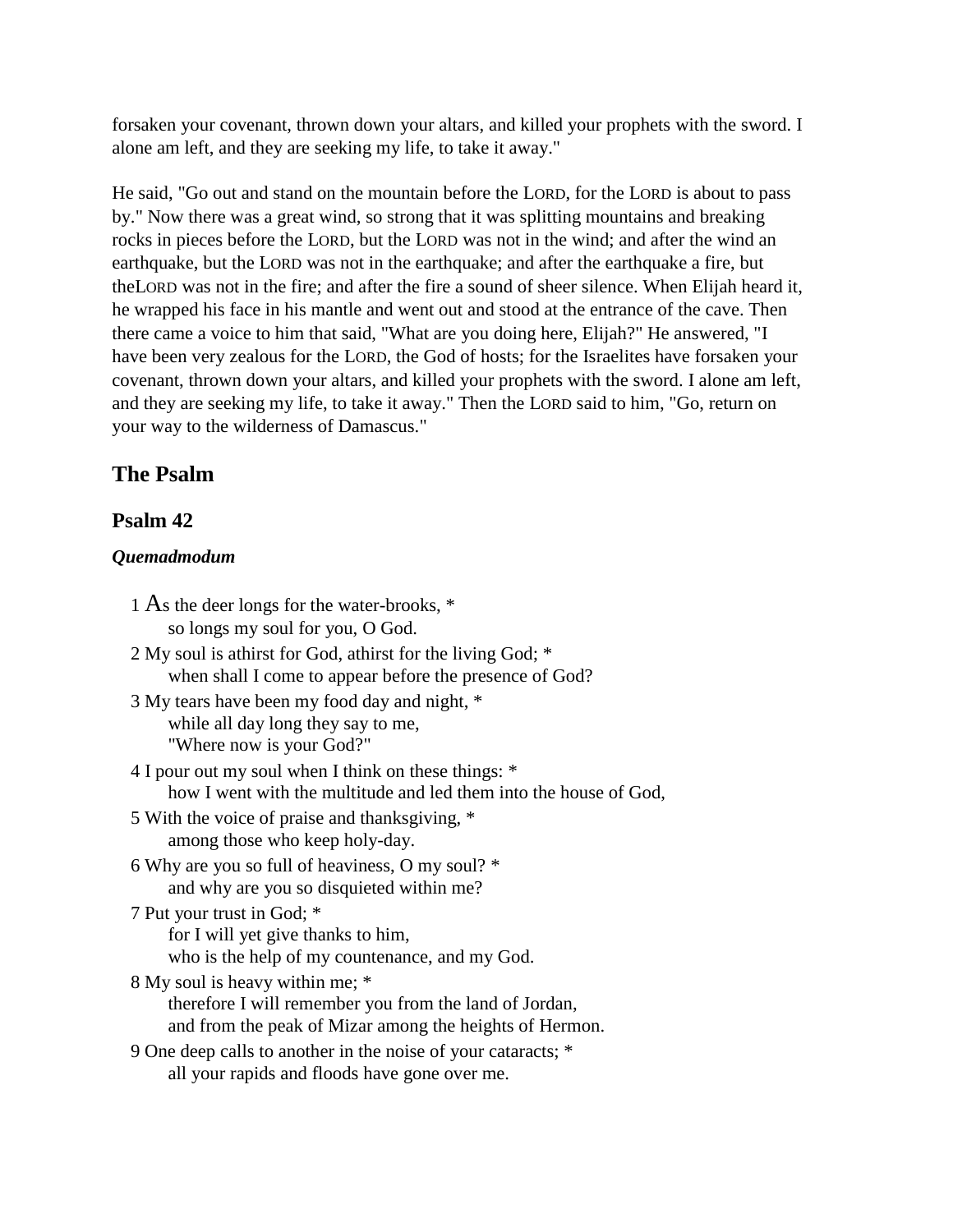- 10 The LORD grants his loving-kindness in the daytime; \* in the night season his song is with me, a prayer to the God of my life.
- 11 I will say to the God of my strength, "Why have you forgotten me? \* and why do I go so heavily while the enemy oppresses me?"
- 12 While my bones are being broken, \* my enemies mock me to my face;
- 13 All day long they mock me \* and say to me, "Where now is your God?"
- 14 Why are you so full of heaviness, O my soul? \* and why are you so disquieted within me?
- 15 Put your trust in God; \*

for I will yet give thanks to him, who is the help of my countenance, and my God.

#### *and*

#### **Psalm 43**

#### *Judica me, Deus*

- 1 Give judgment for me, O God, and defend my cause against an ungodly people; \* deliver me from the deceitful and the wicked.
- 2 For you are the God of my strength; why have you put me from you? \* and why do I go so heavily while the enemy oppresses me?
- 3 Send out your light and your truth, that they may lead me, \* and bring me to your holy hill and to your dwelling;
- 4 That I may go to the altar of God, to the God of my joy and gladness; \* and on the harp I will give thanks to you, O God my God.
- 5 Why are you so full of heaviness, O my soul? \* and why are you so disquieted within me?

6 Put your trust in God; \* for I will yet give thanks to him, who is the help of my countenance, and my God.

*or*

### **Old Testament**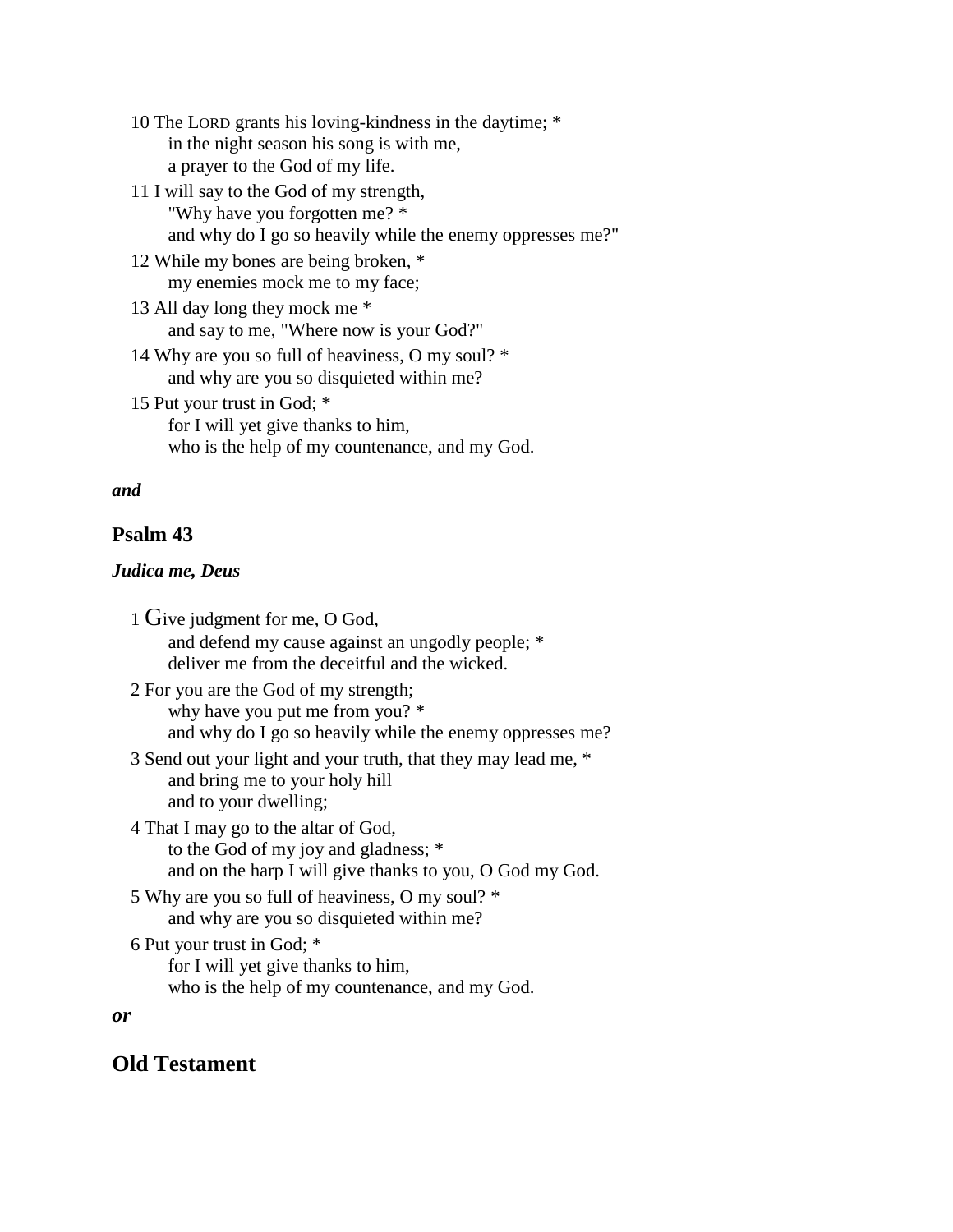#### **Isaiah 65:1-9**

I was ready to be sought out by those who did not ask, to be found by those who did not seek me. I said, "Here I am, here I am," to a nation that did not call on my name. I held out my hands all day long to a rebellious people, who walk in a way that is not good, following their own devices; a people who provoke me to my face continually, sacrificing in gardens and offering incense on bricks; who sit inside tombs. and spend the night in secret places; who eat swine's flesh, with broth of abominable things in their vessels; who say, "Keep to yourself, do not come near me, for I am too holy for you." These are a smoke in my nostrils, a fire that burns all day long. See, it is written before me: I will not keep silent, but I will repay; I will indeed repay into their laps their iniquities and their ancestors' iniquities together, says the LORD; because they offered incense on the mountains and reviled me on the hills, I will measure into their laps full payment for their actions. Thus says the LORD: As the wine is found in the cluster, and they say, "Do not destroy it, for there is a blessing in it," so I will do for my servants' sake, and not destroy them all. I will bring forth descendants from Jacob, and from Judah inheritors of my mountains; my chosen shall inherit it, and my servants shall settle there.

### **The Psalm**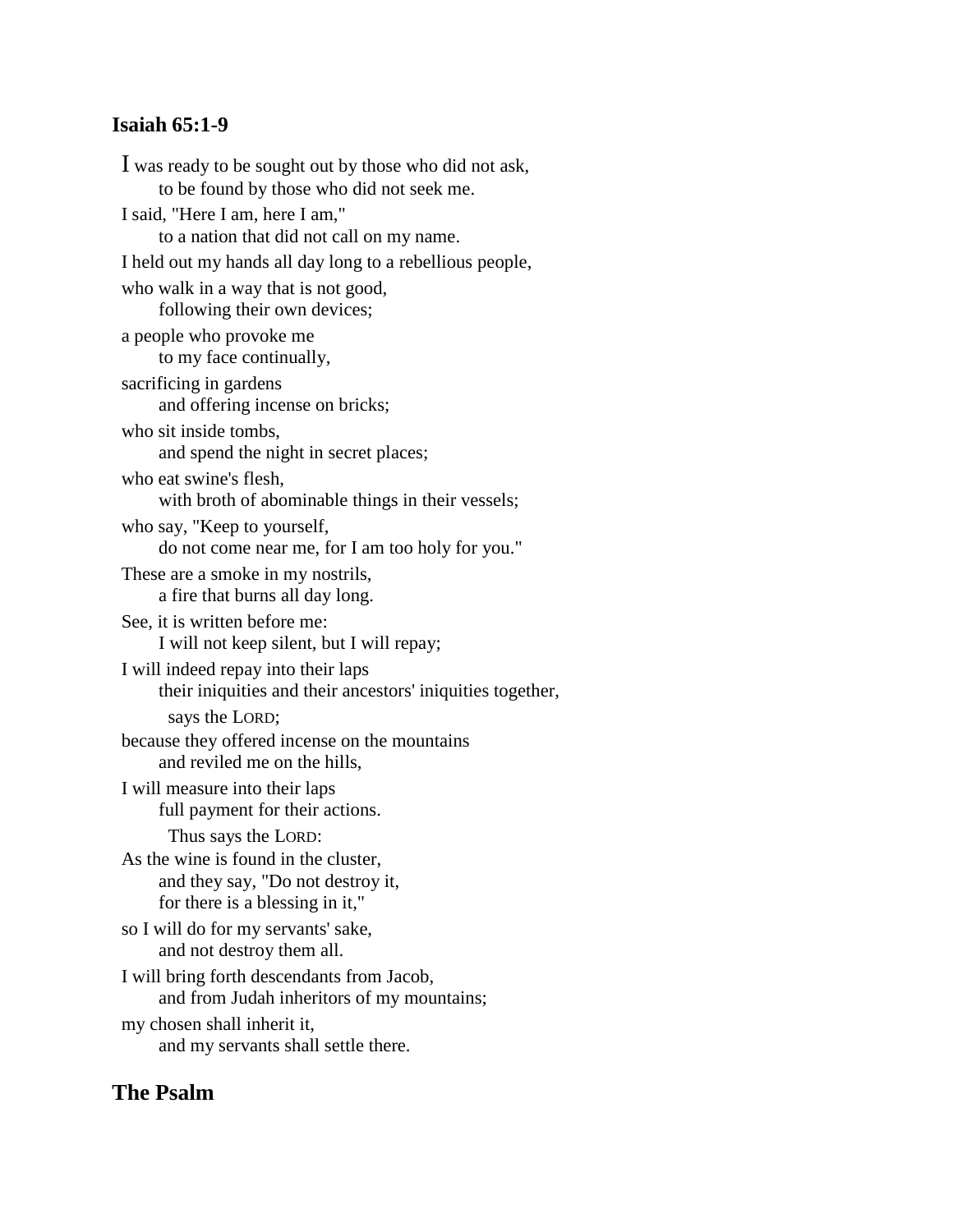### **Psalm 22:18-27**

#### *Deus, Deus meus*

- 18 Be not far away, O LORD; \* you are my strength; hasten to help me. 19 Save me from the sword, \* my life from the power of the dog. 20 Save me from the lion's mouth, \* my wretched body from the horns of wild bulls. 21 I will declare your Name to my brethren; \* in the midst of the congregation I will praise you. 22 Praise the LORD, you that fear him; \* stand in awe of him, O offspring of Israel; all you of Jacob's line, give glory. 23 For he does not despise nor abhor the poor in their poverty; neither does he hide his face from them; \* but when they cry to him he hears them. 24 My praise is of him in the great assembly; \* I will perform my vows in the presence of those who worship him. 25 The poor shall eat and be satisfied, and those who seek the LORD shall praise him: \* "May your heart live for ever!"
	- 26 All the ends of the earth shall remember and turn to the LORD, \* and all the families of the nations shall bow before him.
	- 27 For kingship belongs to the LORD; \* he rules over the nations.

### **The Epistle**

### **Galatians 3:23-29**

Now before faith came, we were imprisoned and guarded under the law until faith would be revealed. Therefore the law was our disciplinarian until Christ came, so that we might be justified by faith. But now that faith has come, we are no longer subject to a disciplinarian, for in Christ Jesus you are all children of God through faith. As many of you as were baptized into Christ have clothed yourselves with Christ. There is no longer Jew or Greek, there is no longer slave or free, there is no longer male and female; for all of you are one in Christ Jesus. And if you belong to Christ, then you are Abraham's offspring, heirs according to the promise.

### **The Gospel**